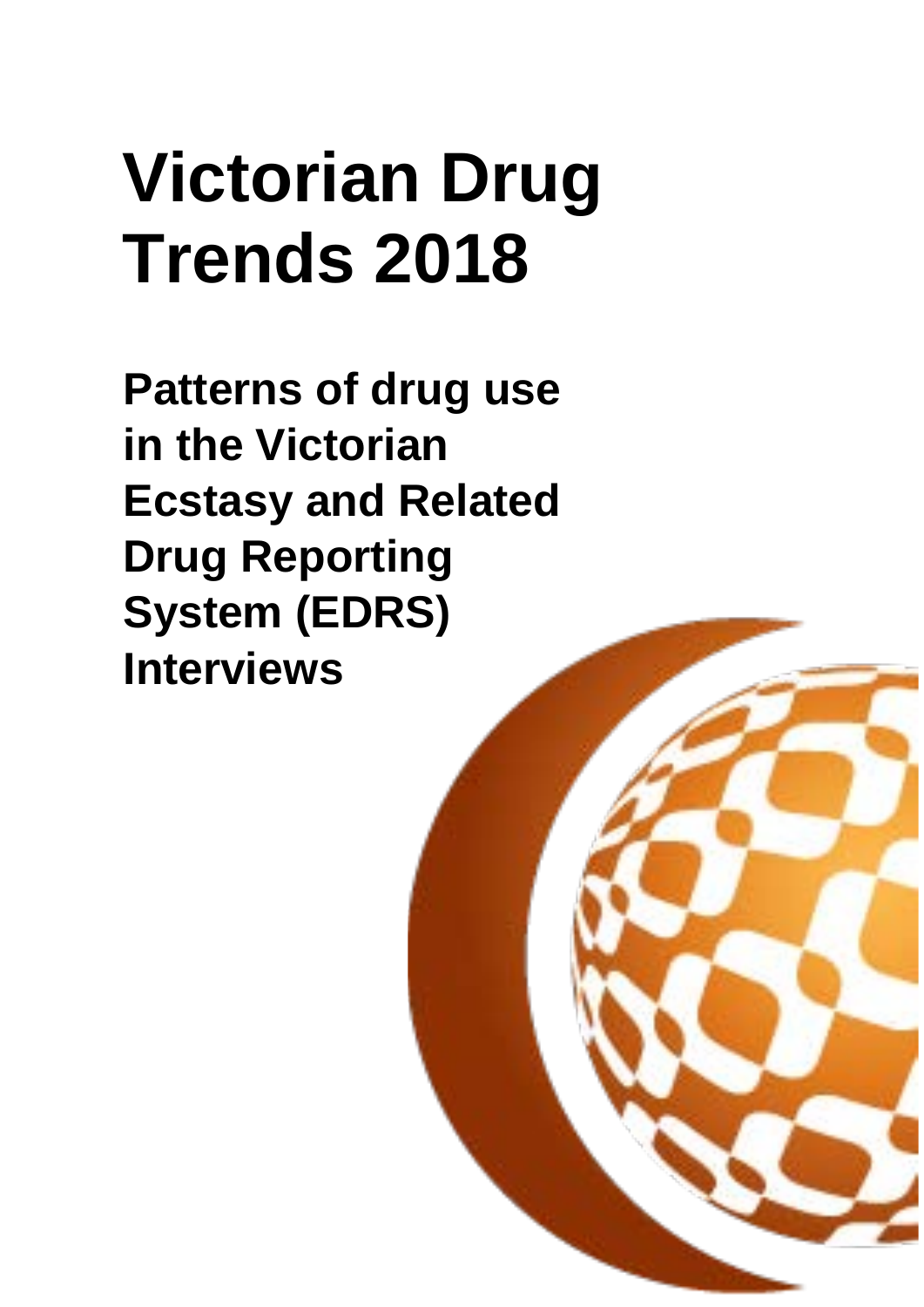

## **Patterns of drug use in the Victorian Ecstasy and Related Drug Reporting System (EDRS) Interviews**

**Campbell Aitken and Paul Dietze** Burnet Institute Melbourne, Australia













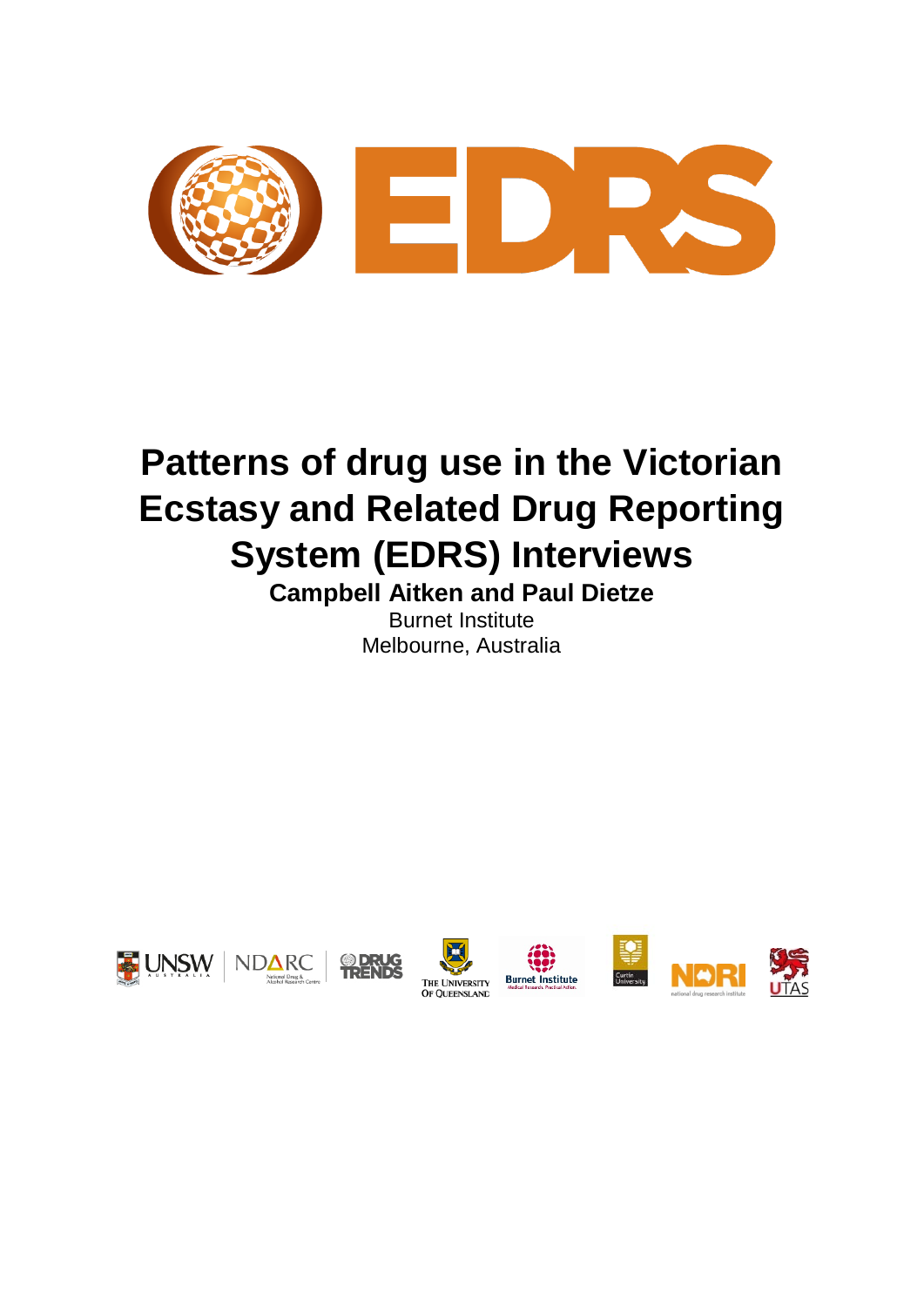This work is copyright. You may download, display, print and reproduce this material in unaltered form only (retaining this notice) for your personal, non-commercial use or use within your organisation. All other rights are reserved. Requests and enquiries concerning reproduction and rights should be addressed to the information manager, National Drug and Alcohol Research Centre, University of New South Wales, Sydney, NSW 2052, Australia.

**Suggested citation:** Aitken, C., Dietze, P. (2019). Patterns of drug use in the Victorian Ecstasy and Related Drug Reporting System (EDRS) Interviews. Sydney, National Drug and Alcohol Research Centre, University of New South Wales.

Please note that as with all statistical reports there is the potential for minor revisions to data in this report over its life. Please refer to the online version at [Drug Trends.](https://ndarc.med.unsw.edu.au/program/drug-trends)

Please contact the Victorian Drug Trends team (paul.dietze@burnet.edu.au or [cristal.hall@burnet.edu.au\)](mailto:cristal.hall@burnet.edu.au) or the research team at NDARC [\(drugtrends@unsw.edu.au\)](mailto:drugtrends@unsw.edu.au) with any queries regarding this publication.

ISBN 978-0-7334-3868-4 ©NDARC 2019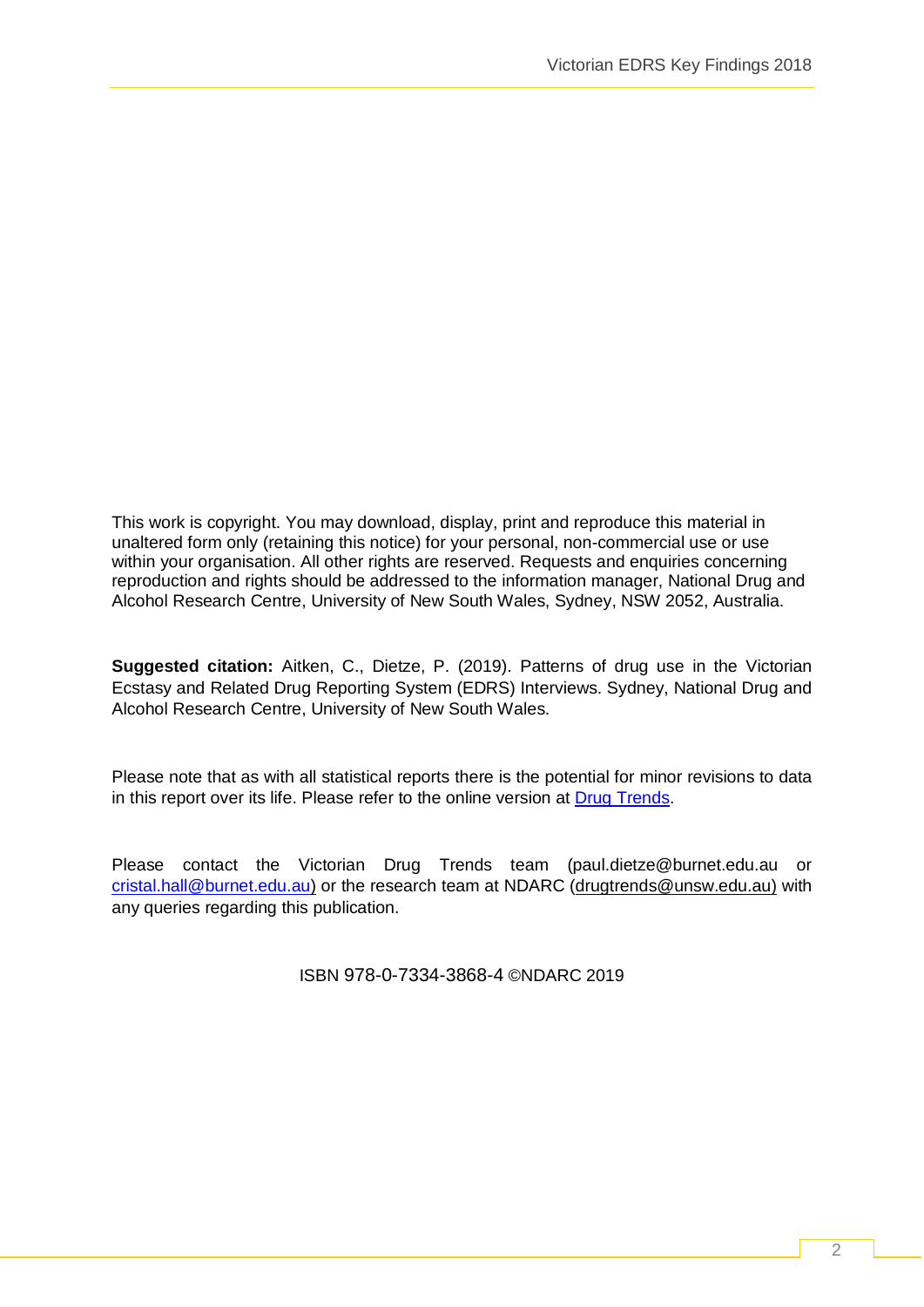## Preface: Introduction and methods

Th[e Ecstasy and Related Drugs Reporting System \(EDRS\)](https://ndarc.med.unsw.edu.au/project/ecstasy-and-related-drugs-reporting-system-edrs) is an ongoing illicit drug monitoring system which has been conducted in all states and territories of Australia since 2003, and forms part of the [Drug Trends](https://ndarc.med.unsw.edu.au/program/drug-trends) program of research at the [National Drug and Alcohol Research](https://ndarc.med.unsw.edu.au/)  [Centre \(NDARC\).](https://ndarc.med.unsw.edu.au/) The EDRS provides a coordinated approach to monitoring the use, market features, and harms of ecstasy and related drugs. These drugs include those routinely used in the context of entertainment venues and other recreational locations including nightclubs, dance parties, pubs and music festivals, such as ecstasy, methamphetamine, cocaine, new psychoactive substances, ketamine and GHB.

The EDRS monitors emerging trends, providing data in a timely manner, rather than describing issues in extensive detail. It does this by studying a range of data sources, including data from annual surveys with people who use stimulant drugs (primarily ecstasy) regularly. This report focuses on the key findings from the annual survey component of the EDRS conducted in Melbourne, as an indication of trends in Victoria.

## **Methods**

Full details of the [methods for the annual interviews](https://ndarc.med.unsw.edu.au/sites/default/files/ndarc/resources/National%20EDRS%20Interviews%20Method%20and%20Background.pdf) are available for download. In brief, participants are recruited primarily through a range of sources including paid Facebook advertising and snowballing. Participants need to: i) be at least 18 years of age, ii) have used ecstasy or psychostimulants on at least six occasions during the preceding six months; and iii) have been a resident of Melbourne in the preceding 12 months. Interviews took place in convenient public locations or at the Burnet Institute. Participants provide informed consent and are then administered a structured questionnaire by trained interviewers. Participants are then reimbursed \$40 for their time and expenses incurred. A total of 100 participants were interviewed between April–July 2018.

## Sample characteristics

The demographic characteristics of the EDRS participants recruited in 2018 in Victoria were comparable to those of previous years (Table 1). The sample was predominantly heterosexual (74%) and well educated (32% with tertiary qualifications). More males (57%) were recruited than females (41%); 2% gave their gender as 'other'. The mean age was 23 years, 24% reported being employed full-time and the sample reported a median weekly income of \$400.

| Table 1: Demographic characteristics of the EDRS interview sample, 2013-2018 |           |           |           |           |           |           |  |  |
|------------------------------------------------------------------------------|-----------|-----------|-----------|-----------|-----------|-----------|--|--|
|                                                                              | 2013      | 2014      | 2015      | 2016      | 2017      | 2018      |  |  |
|                                                                              | $N = 100$ | $N = 100$ | $N = 100$ | $N = 100$ | $N = 100$ | $N = 100$ |  |  |
| Mean age (years)                                                             | 26        | 25        | 24        | 24        | 21        | 23        |  |  |
| Male gender (%)                                                              | 63        | 69        | 59        | 47        | 57        | 57        |  |  |
| Heterosexual (%)                                                             | 85        | 89        | 84        | 85        | 79        | 74        |  |  |
| <b>Tertiary qualifications (%)</b>                                           | 59        | 50        | 49        | 50        | 42        | 32        |  |  |
| Employed full-time (%)                                                       | 31        | 17        | 14        | 16        | 16        | 24        |  |  |
| Unemployed (%)                                                               | 16        | 14        | 16        | 14        | 17        | 14        |  |  |
| Current drug treatment (%)                                                   | 4         | 1         | 3         | 2         | 1         | 2         |  |  |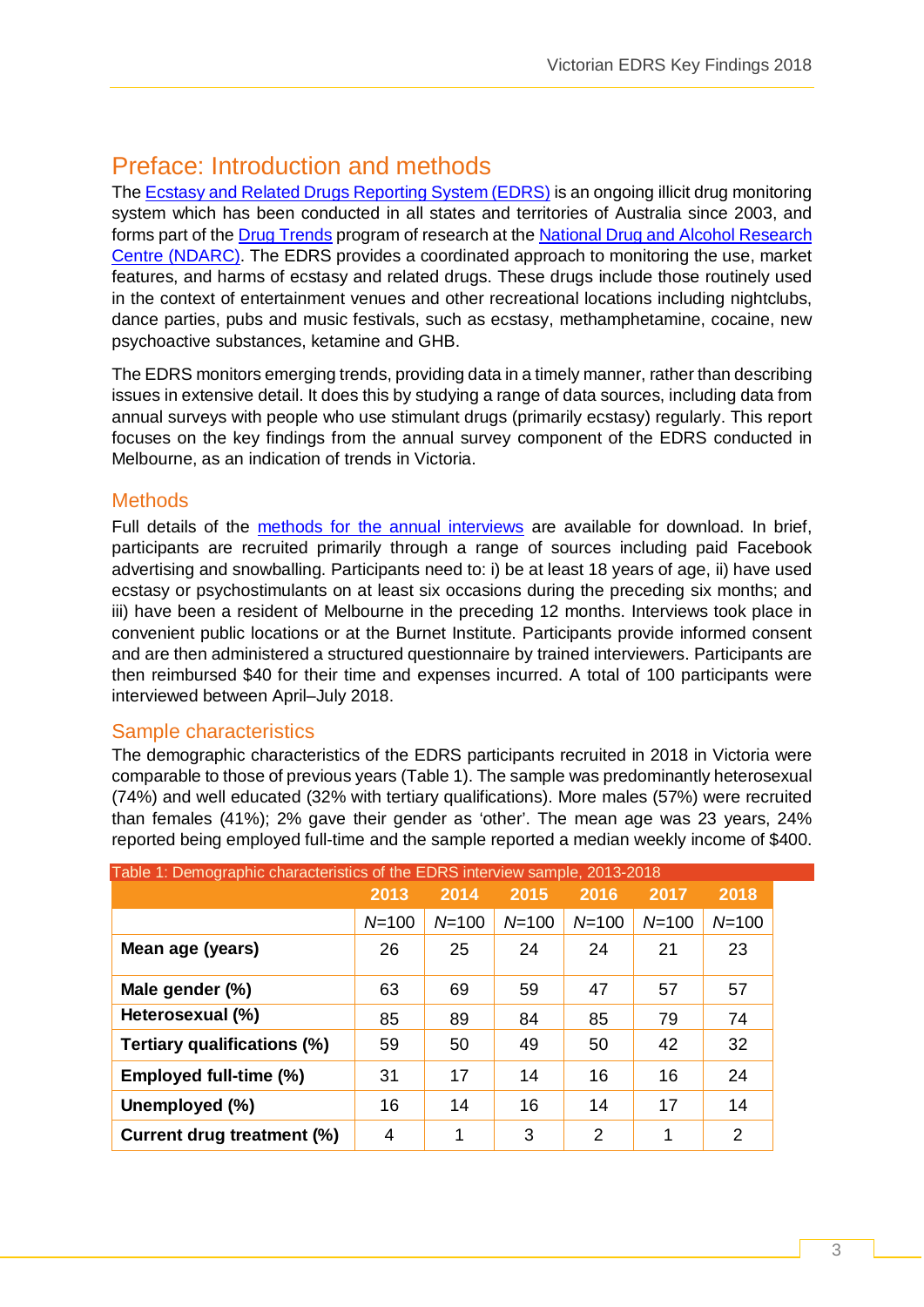## Additional Outputs

There are a range of other outputs from the EDRS triangulating key findings from the annual survey and other data sources, including [jurisdictional reports,](https://ndarc.med.unsw.edu.au/resource-type/drug-trends-jurisdictional-reports) [bulletins,](https://ndarc.med.unsw.edu.au/resource-type/drug-trends-bulletins) and other resources available via the [Drug Trends webpage.](https://ndarc.med.unsw.edu.au/program/drug-trends) This includes results from **Illicit Drug Reporting** [System \(IDRS\),](https://ndarc.med.unsw.edu.au/project/illicit-drug-reporting-system-idrs-0) which focuses more so on the use of illicit drugs, including intravenous drug use.

Please contact the Victorian-based research team with any queries; to request additional analyses using these data; or to discuss the possibility of including items in future interviews: [paul.dietze@burnet.edu.au](mailto:paul.dietze@burnet.edu.au) or [cristal.hall@burnet.edu.au.](mailto:cristal.hall@burnet.edu.au)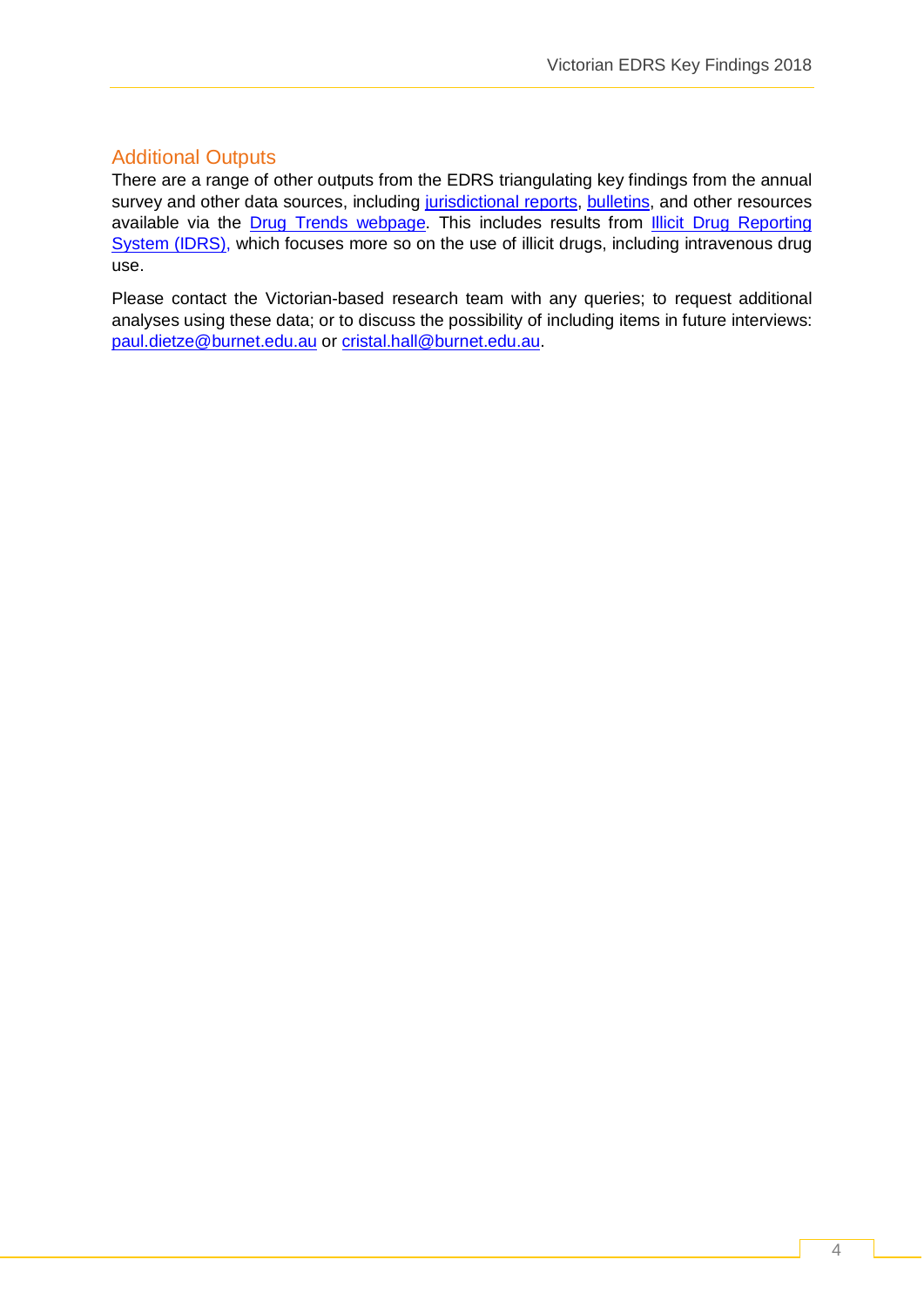## Drug use history and patterns of current drug use

In 2018, participants from Melbourne were asked about recent (used in the last six months) use of a broad range of drug types, including alcohol and tobacco (Appendix 1). The drugs most likely to be reported as having been used recently were alcohol (98%), benzodiazepines (99%), cannabis (83%), ecstasy pills (76%) and capsules (86%), tobacco (78%) and nitrous oxide (69%).

Almost half (48%) of the 2018 EDRS sample (up, non-significantly, from 38% in 2017) reported recent use of synthetic analogues known as 'research chemicals', such as mephedrone and dimethyl tryptamine (DMT), or other synthetic drugs, such as 2C-B or benzylpiperazines (BZP), and synthetic cannabinoids (e.g., Kronic and K2). Data on these new psychoactive substances (NPS) were first collected in the 2010 EDRS. The remainder of this Summary Report covers the main drug classes that the 2018 EDRS sample reported using.

## Ecstasy use

Ninety-five per cent of 2018 EDRS participants reported lifetime use of ecstasy capsules, 93% reported lifetime use of ecstasy pills, 74% MDMA crystals, and 68% MDMA powder.

Eighty-six per cent reported using ecstasy capsules in the previous six months, 76% pills, 57% crystal, and 45% powder.

Eighty-five per cent of recent users (previous six months) had swallowed ecstasy capsules in the previous six months, and 16% had snorted them.

Seventy-six per cent of recent users had swallowed ecstasy pills; 14% had snorted them, and 2% had shelved them.

Forty-one per cent of recent users had swallowed ecstasy MDMA crystals; 28% had snorted them, and 2% had smoked them.

Thirty-seven per cent of recent users had snorted ecstasy powder; 15% had swallowed it, and 1% had smoked it.

## *Ecstasy prices*

EDRS participants reported paying a median of \$20 (IQR \$20-\$25) the last time they purchased an ecstasy pill. For ecstasy capsules, the median price was also \$20 (IQR \$20- \$25).

EDRS participants last paid a median of \$180 (IQR \$122.50–\$200) for ecstasy rock. Median price for ecstasy powder was \$22.50 per gram (IQR \$20–\$25).

## Methamphetamine use

Seventy-nine per cent of 2018 EDRS participants reported lifetime use of some form of methamphetamine. Seventy-six per cent reported use of methamphetamine powder, 27% crystal, and 12% base.

Sixty per cent of 2018 EDRS participants reported use of one or more forms of methamphetamine (speed powder, base or crystal) in the previous six months. Recent use increased significantly between 2017 and 2018 (Figure 1).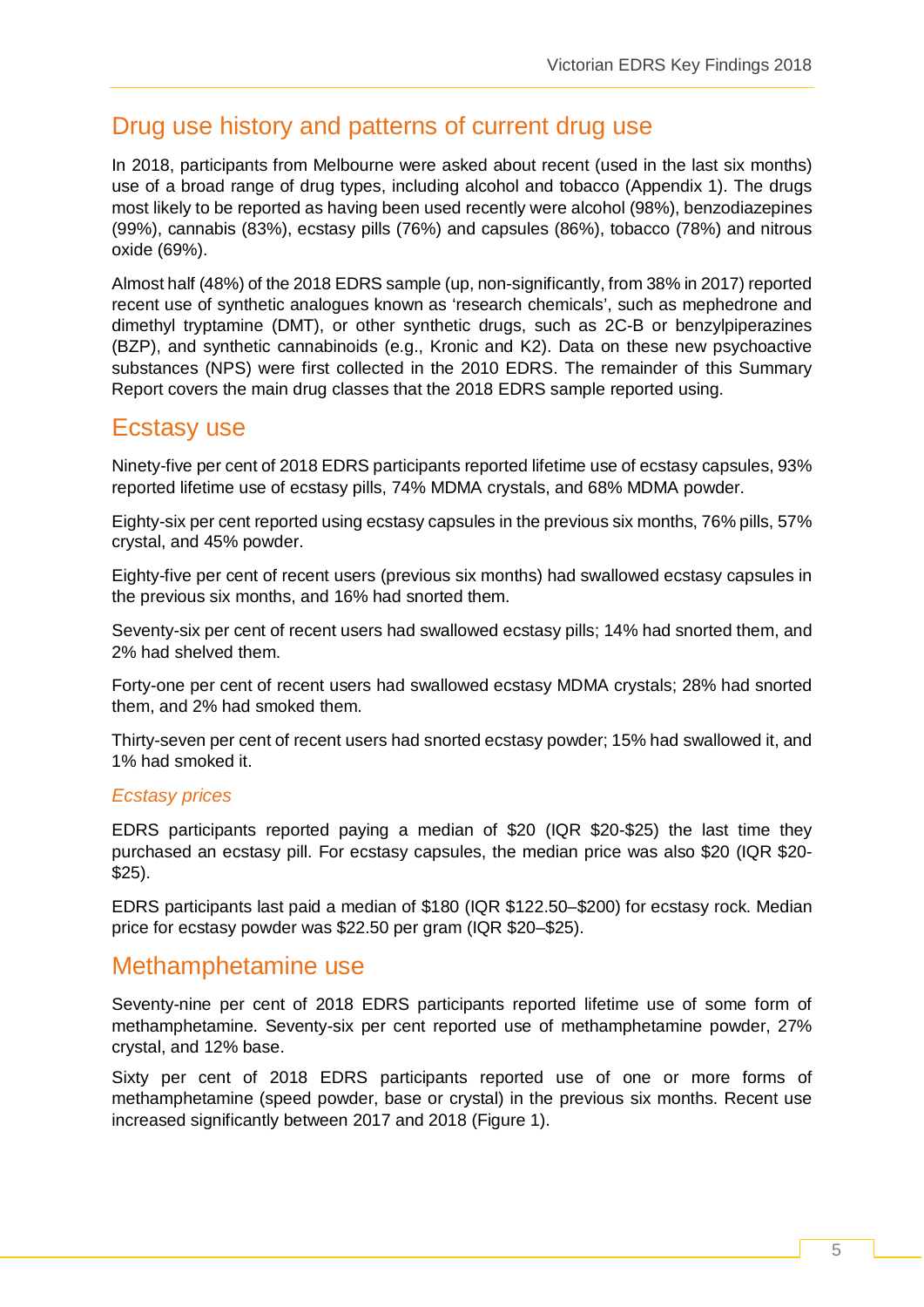

## Powder methamphetamine (speed)

Reports of recent use of methamphetamine powder (speed) increased non-significantly (56% in 2018 vs. 43% in 2017). The median quantity used during a typical episode of use was 0.25 gram (range 0.1–1 gram) (Table 2).

| Table 2: Patterns of methamphetamine use among EDRS participants, 2013–2018 |                                            |                              |                                   |                                    |                               |                                 |  |  |
|-----------------------------------------------------------------------------|--------------------------------------------|------------------------------|-----------------------------------|------------------------------------|-------------------------------|---------------------------------|--|--|
| <b>Methamphetamine</b><br>powder                                            | 2013<br>$(n=100)$                          | 2014<br>$(n=100)$            | 2015<br>$(n=100)$                 | 2016<br>$(n=100)$                  | 2017<br>$(n=100)$             | 2018<br>$(n=100)$               |  |  |
| Ever used (%)                                                               | 86                                         | 89                           | 78                                | 85                                 | 70                            | 76                              |  |  |
| 6<br>preceding<br>Used<br>months $(\%)$                                     | 58                                         | 56                           | 45                                | 50                                 | 43                            | 56                              |  |  |
| Median days used last<br>6 months* (range)                                  | 4<br>$(1-80)$                              | 4<br>$(1 - 180)$             | 2<br>$(1-40)$                     | 3<br>$(1-50)$                      | 3<br>$(1-180)$                | 3<br>$(1-120)$                  |  |  |
| <b>Median</b><br>quantities<br>used* (grams)                                | 0.5<br>$(0.05 -$<br>$(3.5)$ **<br>$n = 43$ | 0.4<br>$(0.1-2)$<br>$n = 11$ | 0.2<br>$(0.025 -$<br>1)<br>$n=39$ | 0.2<br>$(0.05 -$<br>0.5)<br>$n=26$ | 0.35<br>$(0.1 - 14)$<br>$n=9$ | 0.25<br>$(0.1 - 1)$<br>$n = 60$ |  |  |

\* Among those who reported using speed powder in the previous six months

## *Powder methamphetamine prices*

EDRS participants reported paying a median of \$200 (IQR \$180–\$212.50) the last time they purchased a gram of methamphetamine powder (speed), and a median of \$25 (IQR \$25– \$43.75) the last time they purchased a point.

#### Crystal methamphetamine (ice)

In 2018, the percentage of the EDRS sample from Melbourne reporting recent crystal methamphetamine (ice) was largely the same as found in 2017 (14% vs 10% in 2017) (Table 3). Median days of use in the last six months increased from the 2017 level, but remains below the 15 days recorded in 2016.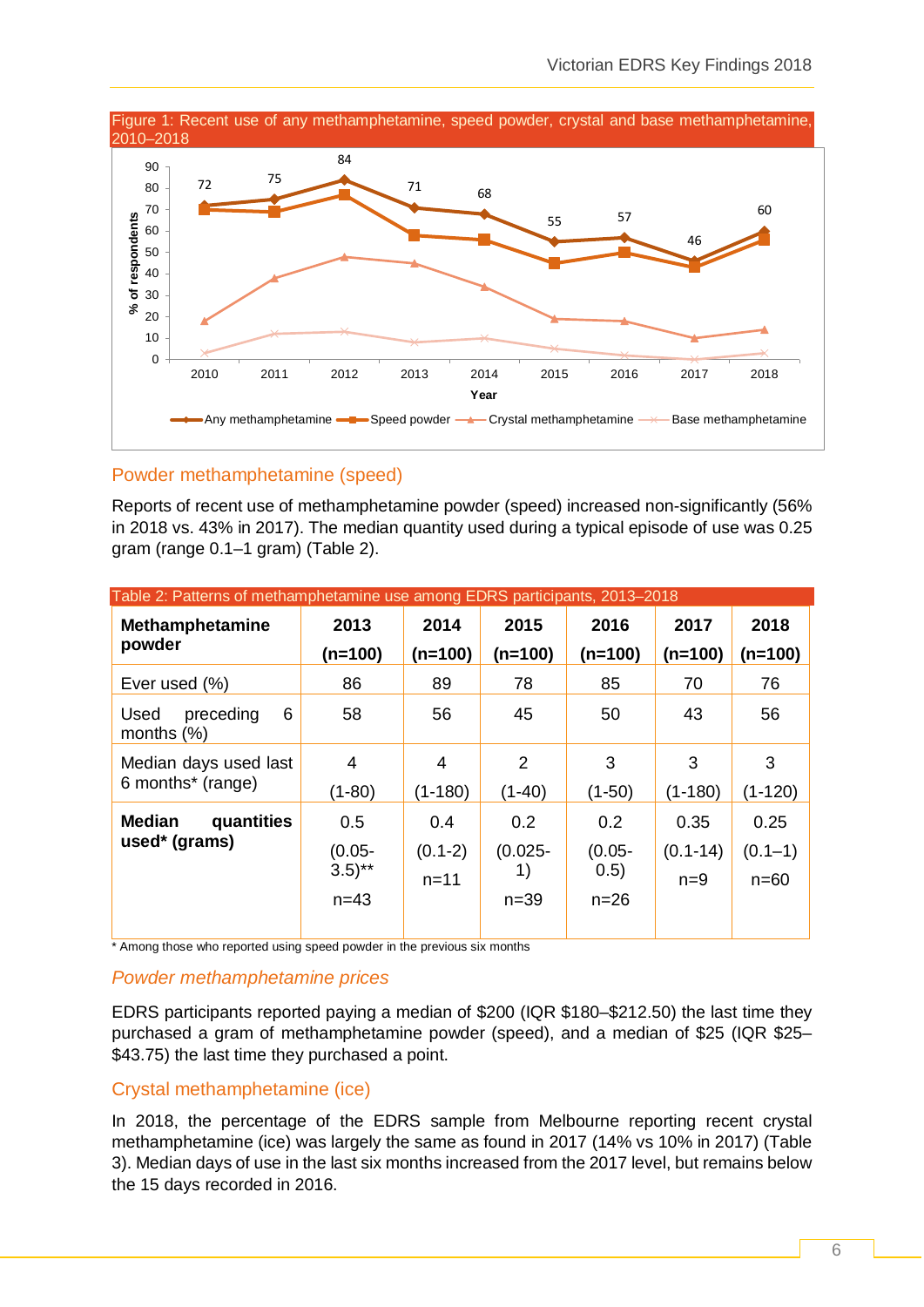| Table 3: Patterns of crystal methamphetamine use among EDRS participants, 2013-2018 |           |           |          |           |           |           |  |  |  |
|-------------------------------------------------------------------------------------|-----------|-----------|----------|-----------|-----------|-----------|--|--|--|
| <b>Crystal methamphetamine</b>                                                      | 2013      | 2014      | 2015     | 2016      | 2017      | 2018      |  |  |  |
|                                                                                     | (n=100)   | (n=100)   | (n=100)  | $(n=100)$ | (n=100)   | (n=100)   |  |  |  |
| Ever used (%)                                                                       | 62        | 42        | 33       | 30        | 18        | 27        |  |  |  |
| Used last six months (%)                                                            | 45        | 34        | 19       | 18        | 10        | 14        |  |  |  |
| Median days used<br>last 6                                                          | 10        | 8         | 10       | 15        | 2.5       | 8         |  |  |  |
| months* (range)                                                                     | $(1-170)$ | $(1-120)$ | $(1-96)$ | $(1-120)$ | $(1-100)$ | $(2-100)$ |  |  |  |
|                                                                                     | $n = 45$  | $n = 34$  | $n = 19$ | $n = 18$  | $n = 10$  | $n = 14$  |  |  |  |

\* Among those who used crystal methamphetamine in the last 6 months

#### *Crystal methamphetamine prices*

EDRS participants reported paying a median of \$300 (IQR \$205–\$345) the last time they purchased a gram of crystal methamphetamine (ice), and a median of \$30 (IQR \$25–\$50) the last time they purchased a point.

## Cocaine use

Ninety-four per cent of 2018 EDRS participants reported ever using cocaine.

A significantly higher percentage of participants reported having used cocaine in the preceding six months in 2018 (83%) than in 2017 (53%) (p<0.001) (Table 4). In 2018, EDRS participants reported using cocaine on a median of four days (range 1-48), and used a median of half a gram (5 points, range 0.2–5 grams) during a typical episode of use.

| Table 4: Patterns of cocaine use among EDRS participants, 2013-2018 |                |           |            |           |           |           |  |  |  |
|---------------------------------------------------------------------|----------------|-----------|------------|-----------|-----------|-----------|--|--|--|
| <b>Cocaine</b>                                                      | 2013           | 2014      | 2015       | 2016      | 2017      | 2018      |  |  |  |
|                                                                     | $(n=100)$      | $(n=100)$ | $(n=100)$  | $(n=100)$ | $(n=100)$ | (n=100)   |  |  |  |
| Ever used %                                                         | 78             | 84        | 71         | 81        | 70        | 94        |  |  |  |
| Used last six months %                                              | 46             | 58        | 46         | 56        | 53        | 83        |  |  |  |
| Median days used last 6                                             | $\overline{2}$ | 3         | 2.5        | 2         | 3         | 4         |  |  |  |
| months* (range)                                                     | $(1-26)$       | $(1-36)$  | $(1-30)$   | $(1-34)$  | $(1-20)$  | (1-48)    |  |  |  |
| quantities<br><b>Median</b><br>used                                 |                |           |            |           |           |           |  |  |  |
| $(grams)*$                                                          | 0.5            | 1         | 0.3        | 0.2       | 0.5       | 0.5       |  |  |  |
| Typical (range)                                                     | $(0.05-3)$     | $(0.03 -$ | $(0.05-1)$ | $(0.1-1)$ | $(0.1-2)$ | $(0.2-5)$ |  |  |  |
|                                                                     | $n=33$         | (1.5)     | $n = 34$   | $n = 17$  | $n = 11$  | $n = 23$  |  |  |  |
|                                                                     |                | $n = 23$  |            |           |           |           |  |  |  |

\* Among those who used cocaine in the last six months

#### *Cocaine prices*

EDRS participants reported paying a median of \$300 (IQR \$300–\$350) the last time they purchased a gram of cocaine.

## Ketamine use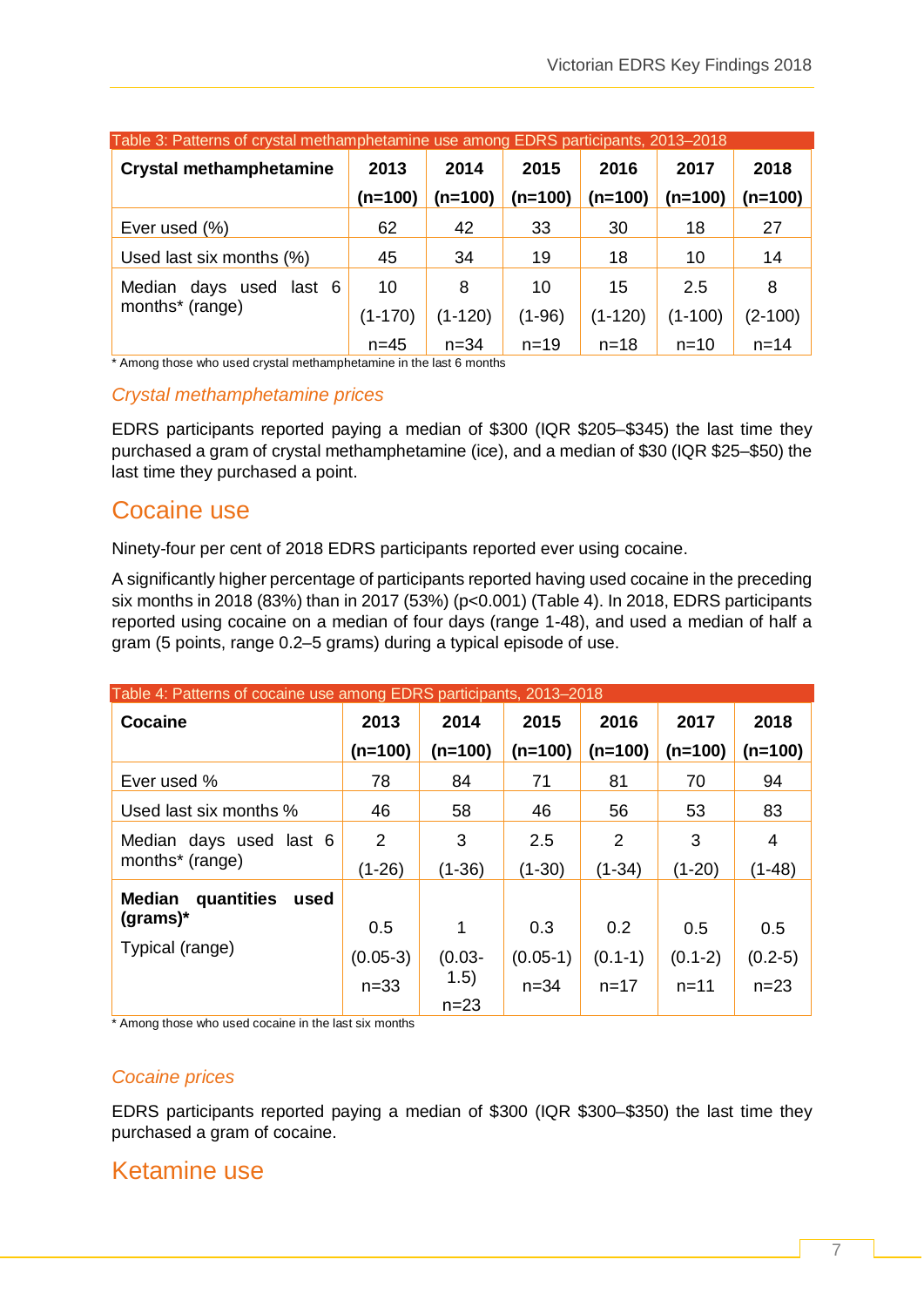Ninety-five per cent of 2018 EDRS participants reported ever using ketamine.

In 2018 the majority (89%) of the EDRS sample reported use of ketamine in the preceding six months (Table 5). Similar to 2017, recent ketamine users reported a median of 6 days use over the past six months, using a median of 0.3 grams (range 0.1–2 grams). Almost all (99%) recent ketamine users reported snorting it, with swallowing (6%), smoking (2%) and shelving (1%) also reported.

| <b>Ketamine</b>           | 2013      | 2014      | 2015      | 2016      | 2017      | 2018     |
|---------------------------|-----------|-----------|-----------|-----------|-----------|----------|
|                           | $(n=100)$ | $(n=100)$ | $(n=100)$ | $(n=100)$ | $(n=100)$ | (n=100)  |
| Ever used (%)             | 76        | 82        | 73        | 84        | 83        | 95       |
| Used last 6 months $(\%)$ | 46        | 63        | 50        | 72        | 80        | 89       |
| Median days used last 6   | 4         | 3         | 4         | 5         | 5         | 6        |
| months* (range)           | $(1-48)$  | $(1-70)$  | $(1-35)$  | $(1-72)$  | (1-60)    | $(1-96)$ |

\* Among those who used ketamine in the last 6 months

## *Ketamine prices*

EDRS participants reported paying a median of \$200 (IQR \$170–\$200) the last time they purchased a gram of ketamine.

## GHB use

Thirty-one per cent of 2018 EDRS participants reported ever using GHB.

Recent use of GHB was reported by 14% of respondents interviewed in 2018, comparable to reported rates of use in 2017 and 2016. Respondents reported recent GHB use on a median of three days (range 1–48 days) in the preceding six months, and five days in 2017 (Table 6).

| Table 6: Patterns of GHB use among EDRS participants, 2013-2018 |             |           |           |           |           |           |  |  |  |
|-----------------------------------------------------------------|-------------|-----------|-----------|-----------|-----------|-----------|--|--|--|
| <b>GHB</b>                                                      | 2013        | 2014      | 2015      | 2016      | 2017      | 2018      |  |  |  |
|                                                                 | $(n=100)$   | $(n=100)$ | $(n=100)$ | $(n=100)$ | $(n=100)$ | $(n=100)$ |  |  |  |
| Ever used (%)                                                   | 30          | 34        | 23        | 26        | 17        | 31        |  |  |  |
| Used last six months (%)                                        | 14          | 13        | 9         | 14        | 15        | 14        |  |  |  |
| Median days<br>(range)<br>used                                  | 2           | 10        | 3         | 4.5       | 5         | 3         |  |  |  |
| last 6 months*                                                  | $(1 - 180)$ | $(1-40)$  | $(1-25)$  | $(1-50)$  | (1-100)   | $(2-5)$   |  |  |  |

\* Among those who used GHB in the last six months

## *GHB prices*

EDRS participants paid a median of \$3 (IQR \$2.25–\$3.38) the last time they purchased a millilitre of GHB.

## Cannabis use

Ninety-seven per cent of 2018 EDRS participants reported ever using cannabis.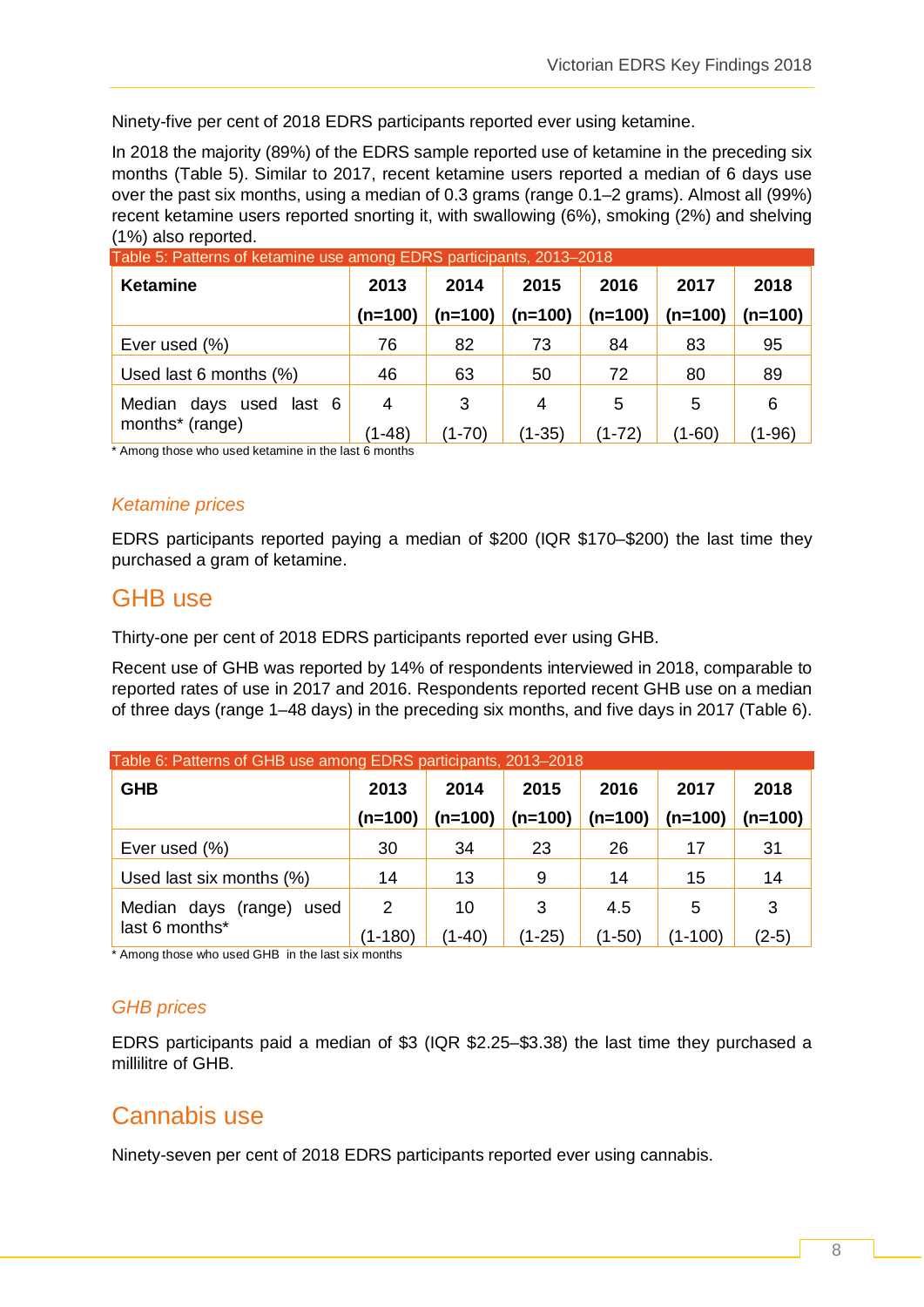Cannabis use remains common among EDRS participants, with 93% of the 2018 sample reporting use within the last six months (Table 7). Respondents reported using cannabis on a median of 24 days in the last six months. In 2018, the percentage of the sample reporting daily cannabis consumption in the preceding six months fell back to the level of 2016 (10% vs 9%), down from a higher figure of 21% in 2017.

Most recent cannabis users reported smoking it (93%), while 11% reported swallowing and 10% reported inhaling or vaporising it. Those who were able to quantify the amount used the last time they smoked cannabis in grams  $(n=6)$  reported using a median of 2.5 grams (range 1–5 grams).

| 2013            | 2014              | 2015            | 2016            | 2017            | 2018            |
|-----------------|-------------------|-----------------|-----------------|-----------------|-----------------|
| $(n=100)$       | $(n=100$          | $(n=100)$       | $(n=100)$       | $(n=100)$       | $(n=100)$       |
| 100             | 100               | 98              | 100             | 98              | 97              |
| 87              | 81                | 90              | 86              | 88              | 93              |
| 50<br>$(1-180)$ | 24<br>$(1 - 180)$ | 65<br>$(1-180)$ | 22<br>$(1-180)$ | 30<br>$(1-180)$ | 24<br>$(1-180)$ |
|                 |                   |                 |                 |                 |                 |

Table 2: Patterns of cannabis use among EDRS participants, 2013–2018

\* Among those who used cannabis in the last six months

## *Cannabis prices*

Ten EDRS participants paid a median of \$15 (IQR \$15–\$17.75) the last time they purchased a gram of hydro cannabis, and six participants paid a median of \$275 (IQR \$246.25–\$305) the last time they purchased an ounce.

## Other drug use

## **Benzodiazepines**

Participants reported using a range of other drugs. The most notable change was in relation to non-prescribed benzodiazepine use in the preceding six months, reported by 99% of participants in 2018, significantly more than the 47% for both licit and illicit use recorded in 2017 (p<0.001). Recent users reported use on a median of five days (1–100 days) during the preceding six months.

#### New Psychoactive Substances

Forty-eight per cent of participants reported NPS use in the past six months, but only infrequently across the different types of NPS. The most commonly reported NPS used in the previous six months were DMT (n=29), 2C-B (n=8) and methoxetamine (n=6).

## Psilocybin (magic mushrooms)

In 2017, 38% of the sample reported using Psilocybin or magic mushrooms in the preceding six months (vs 36% in 2017). The median number of days used in the preceding six months halved (1 day, range 1-5 days vs. 2 days, range 1–24 days in 2017).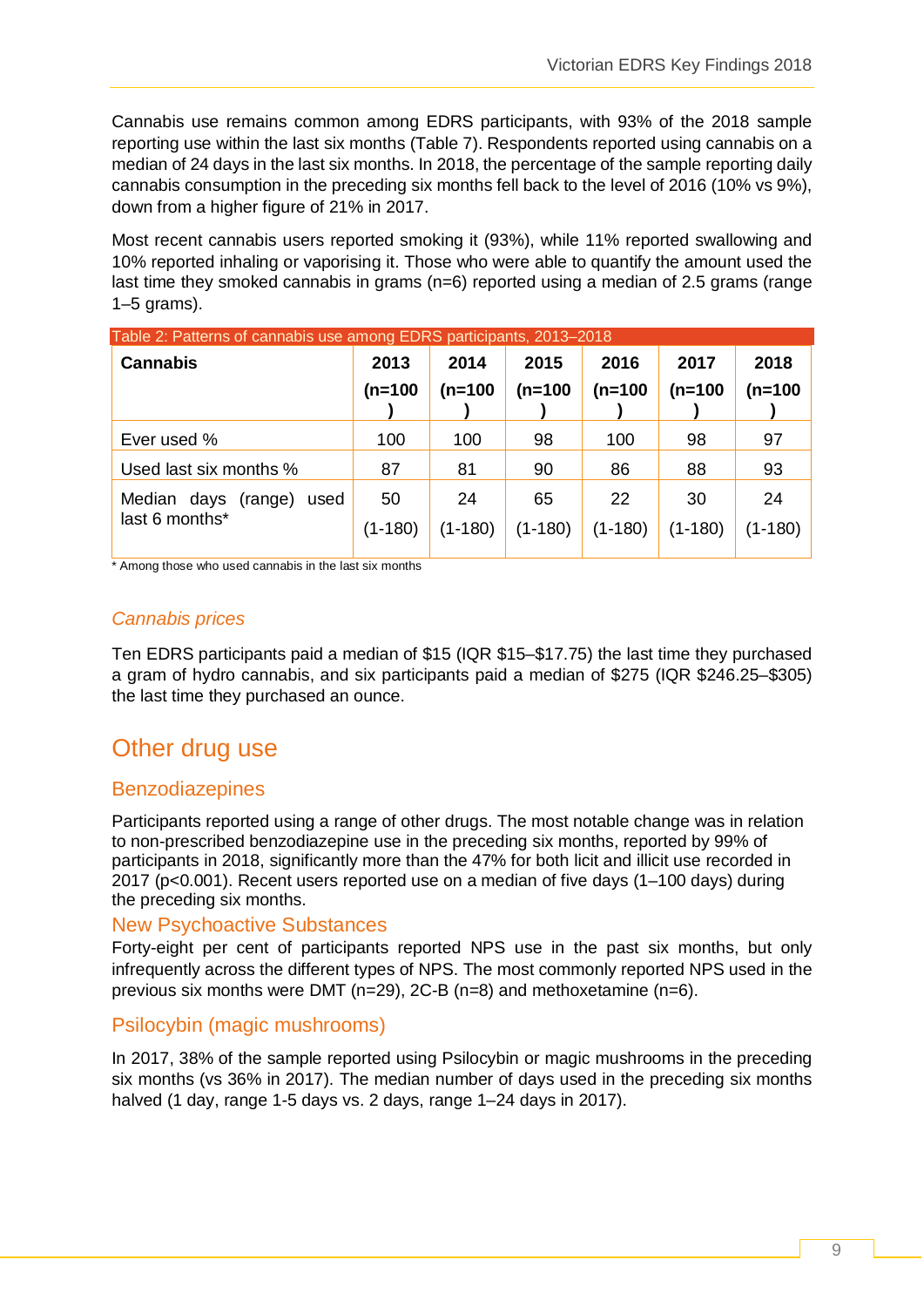## MDA (3,4-methylenedioxyamphetamine)

In 2018, methylenedioxyamphetamine (MDA) use in the preceding six months was identical to 2017 (16%). MDA use remained infrequent, occurring on a median of two days in the preceding six months (range 1–35 days).

## Nitrous oxide

In 2018 the proportion of EDRS participants in Melbourne reporting recent use was 69% (vs. 73% in 2016).

#### Amyl nitrite

In 2018, the proportion of EDRS participants who reported use of amyl nitrite in the last six months was about the same as in 2017 (46% and 44% respectively). Amyl nitrite was used infrequently, with respondents reporting using on a median of four days (range 1–90 days) in the preceding six months.

## Pharmaceutical stimulants

Recent illicit use of any pharmaceutical stimulants (e.g. dexamphetamine; methylphenidate or Ritalin) was reported by 37% of participants in 2018, lower than the figure in 2017 (48%). Use was infrequent, with a median of five days of use in the preceding six months (range 1–72 days).

#### **Heroin**

Reported use of heroin was similar in 2018 (3%) and 2017 (2%). The median frequency of use was two days in the preceding six months (range 1–2 days).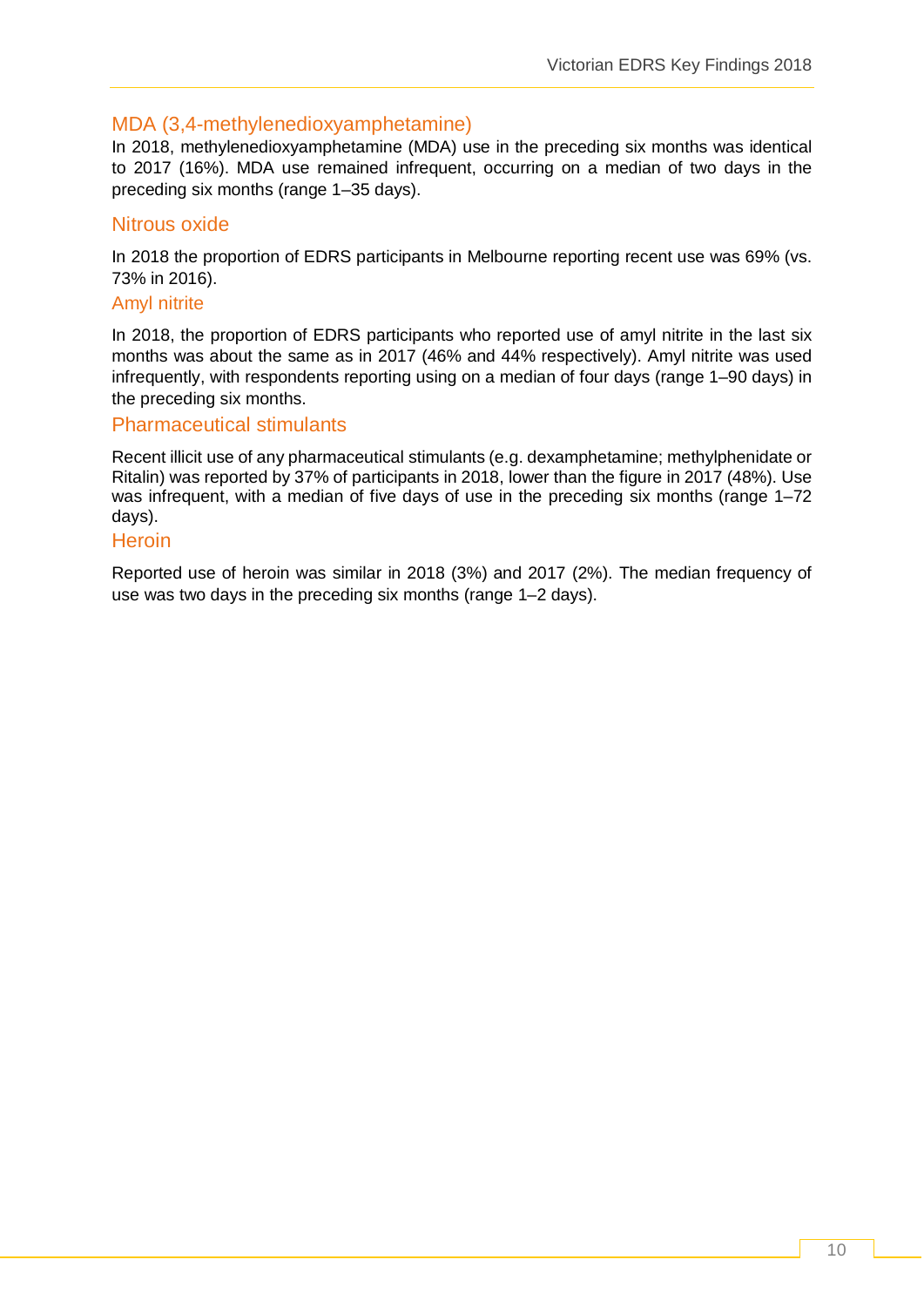## Acknowledgements

## Funding

In 2018, the Ecstasy and Related Drugs Reporting System (EDRS) was supported by funding from the Australian Government under the Drug and Alcohol Program**.**

## Research Team

The National Drug and Alcohol Research Centre (NDARC), UNSW Australia, coordinated the EDRS. The following researchers and research institutions contributed to EDRS 2018:

- Ms Rachel Sutherland, Ms Antonia Karlsson, Ms Julia Uporova, Ms Daisy Gibbs, Professor Louisa Degenhardt, Professor Michael Farrell, Professor Alison Ritter and Dr Amy Peacock, National Drug and Alcohol Research Centre, University of New South Wales;
- Ms Amy Kirwan and Professor Paul Dietze, Burnet Institute Victoria;
- Ms Ellie Bucher and Associate Professor Raimondo Bruno, School of Medicine, University of Tasmania;
- Ms Jodie Grigg and Professor Simon Lenton, National Drug Research Institute, Curtin University, Western Australia; and
- Dr Caroline Salom and Professor Rosa Alati, School of Public Health, The University of Queensland.

We would like to thank past and present members of the research team.

## **Participants**

We would like to thank all the participants who were interviewed for the EDRS participant survey component of the present and previous years of the EDRS.

## **Contributors**

We thank all the individuals who assisted with the collection and input of data at a jurisdictional and national level.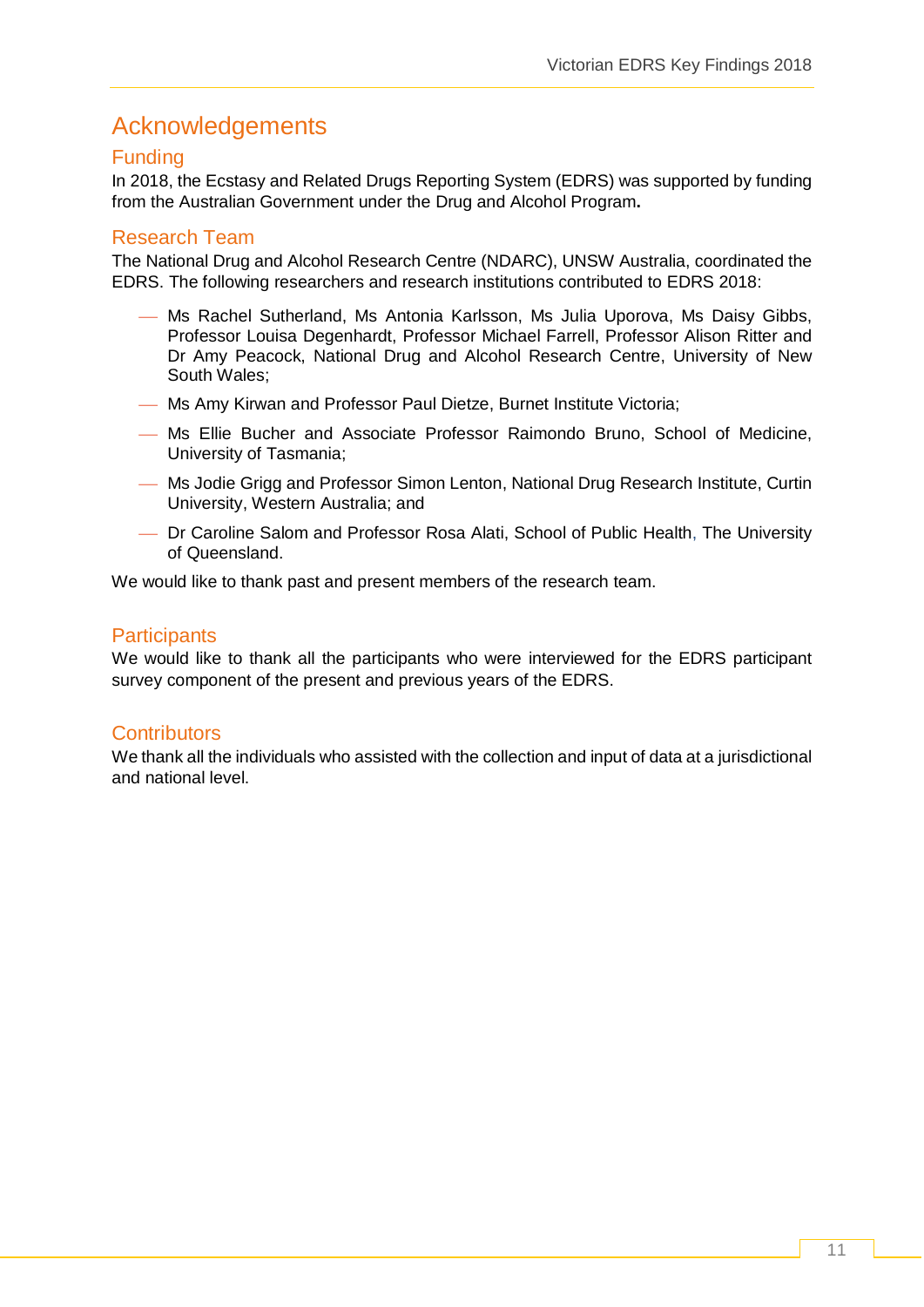## **Appendix 1: Recent (and lifetime pre-2018) drug use of EDRS participants, 2013–2018**

|                                                              | 2013      | 2014      | 2015      | 2016                    | 2017      | 2018            |
|--------------------------------------------------------------|-----------|-----------|-----------|-------------------------|-----------|-----------------|
|                                                              | $(N=100)$ | $(N=100)$ | $(N=100)$ | $(N=100)$               | $(N=100)$ | $(N=100)$       |
| Alcohol                                                      |           |           |           |                         |           |                 |
| Ever used (%)                                                | 100       | 100       | 100       | 100                     | 100       | 99              |
| Used last 6 months (%)                                       | 93        | 99        | 96        | 97                      | 96        | 98              |
| Cannabis                                                     |           |           |           |                         |           |                 |
| Ever used (%)                                                | 100       | 100       | 98        | 100                     | 98        | 97              |
| Used last 6 months (%)                                       | 87        | 81        | 90        | 86                      | 88        | 83              |
| <b>Tobacco</b>                                               |           |           |           |                         |           |                 |
| Ever used (%)                                                | 92        | 98        | 96        | 95                      | 95        | 88              |
| Used last 6 months (%)                                       | 82        | 83        | 87        | 88                      | 86        | 78              |
| <b>Ecstasy pill</b>                                          |           |           |           |                         |           |                 |
| Ever used (%)                                                | 97        | 100       | 98        | 98                      | 96        | 93              |
| Used last 6 months (%)                                       | 86        | 90        | 84        | 91                      | 83        | 76              |
| <b>Ecstasy capsule</b>                                       |           |           |           |                         |           |                 |
| Ever used (%)                                                | 85        | 83        | 90        | 93                      | 94        | 95              |
| Used last 6 months (%)                                       | 67        | 66        | 76        | 84                      | 90        | 86              |
| <b>Ecstasy powder</b>                                        |           |           |           |                         |           |                 |
| Ever used (%)                                                | 72        | 61        | 66        | 53                      | 52        | 68              |
| Used last 6 months (%)                                       | 51        | 43        | 46        | 27                      | 34        | 45              |
| Ecstasy crystal*                                             |           |           |           |                         |           |                 |
| Ever used (%)                                                | 58        | 80        | 59        | 73                      | 52        | 74              |
| Used last 6 months (%)                                       | 49        | 64        | 54        | 59                      | 43        | 57              |
| Methamphetamine powder (speed)                               |           |           |           |                         |           |                 |
| Ever used (%)                                                | 86        | 89        | 78        | 85                      | 70        | 76              |
| Used last 6 months (%)                                       | 58        | 56        | 45        | 50                      | 43        | 56              |
| Methamphetamine base (base)                                  |           |           |           |                         |           |                 |
| Ever used (%)                                                | 30        | 31        | 22        | 21                      | 14        | 12              |
| Used last 6 months (%)                                       | 8         | 10        | 5         | $\overline{\mathbf{c}}$ | $\pmb{0}$ | 3               |
| Crystal methamphetamine (ice/crystal)                        |           |           |           |                         |           |                 |
| Ever used (%)                                                | 62        | 42        | 33        | 30                      | 18        | 27              |
| Used last 6 months (%)                                       | 45        | 34        | 19        | 18                      | 10        | 14              |
| Pharmaceutical stimulants (licit & illicit)<br>Ever used (%) |           |           |           |                         |           |                 |
| Used last 6 months (%)                                       | 65        | 65        | 54        | 55                      | 46        | 40              |
|                                                              | 30        | 32        | 33        | 34                      | 26        | 37 <sup>†</sup> |
| Cocaine                                                      |           |           |           |                         |           |                 |
| Ever used (%)                                                | 78        | 84        | 71        | 81                      | 70        | 94              |